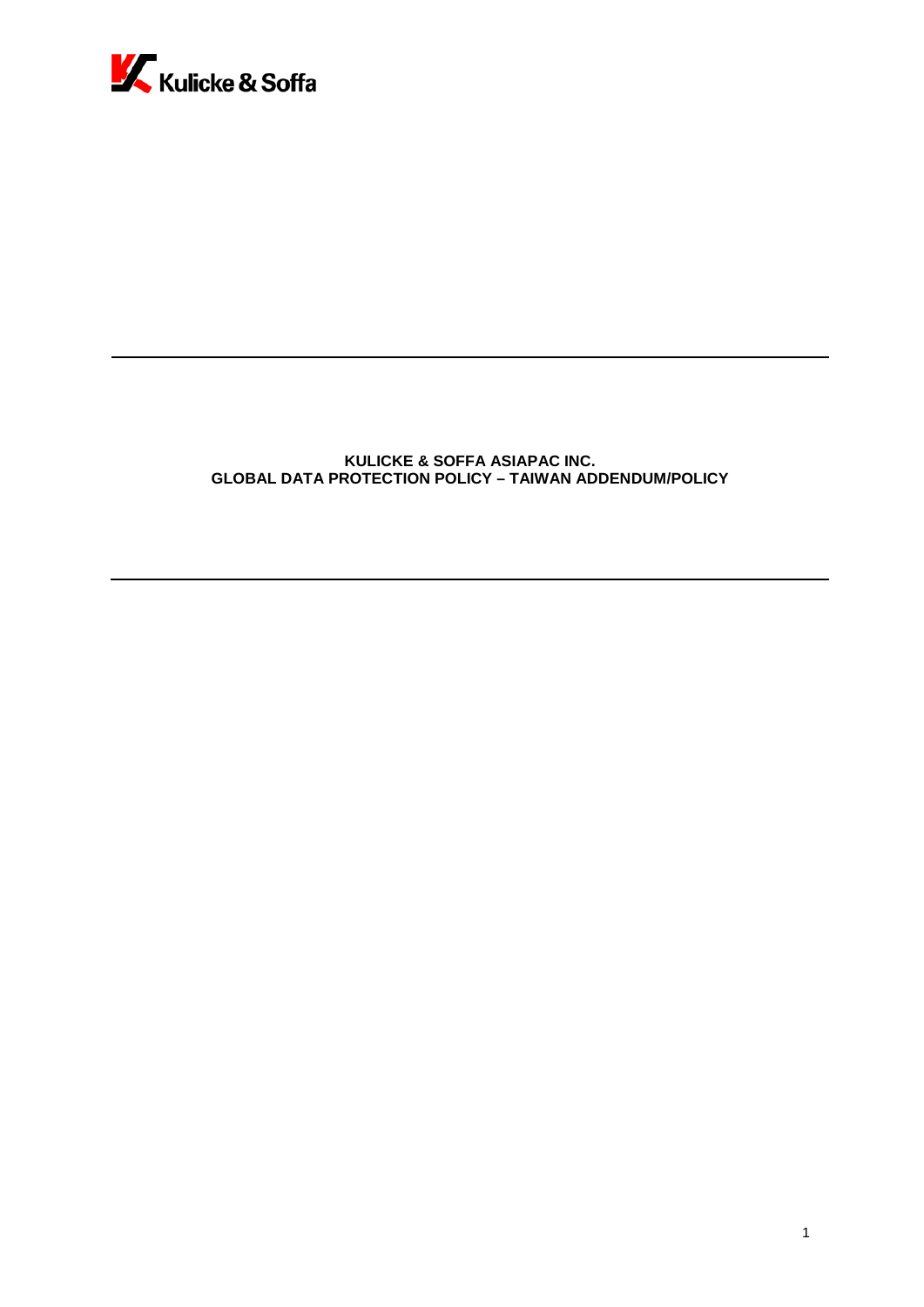

## **GLOBAL DATA PROTECTION POLICY - TAIWAN ADDENDUM/POLICY KULICKE & SOFFA ASIAPAC INC.**

## 1. **INTRODUCTION**

- 1.1 Background To the Personal Data Protection Act
- 1.1.1 The Personal Data Protection Act (the "**PDPA**") is intended to be a baseline law for the protection of personal data in Taiwan and of Taiwan citizens generally.
- 1.1.2 The most recent version of the PDPA was enacted in 2015. It is enforced and administered by the Ministry of Justice, National Development Council and by industry-specific regulating agencies.
- 1.1.3 The PDPA is applicable to Kulicke & Soffa Asiapac Inc. (referred to as the "**Organization**") and the Organization is committed to complying with it.
- 1.2 Background to Taiwan Addendum/Policy
- 1.2.1 This Taiwan Addendum/Policy (the "**Taiwan Policy**") supplements the global data protection policy (the "**Global Data Protection Policy**") of Kulicke and Soffa Industries, Inc. and/or any of its affiliates (collectively, "**K&S**") and should be read together as one policy. Save as set out in this Taiwan Policy, all other terms and principles in the Global Data Protection Policy shall continue to apply. The Taiwan Policy shall apply to all K&S entities incorporated in Taiwan and all processing of personal data by K&S in Taiwan.
- 1.2.2 This Taiwan Policy shall prevail in the event of inconsistency between the principles or contents stated herein and those as described under the Global Data Protection Policy.
- 1.3 Taiwan Addendum/Policy Part Of Employment Contract
- 1.3.1 All employees and agents of the Organization must strictly comply with this Taiwan Policy. For employees of the Organization, this Taiwan Policy binds each employee and forms a part of the terms of the employment contract between the Organization and the employee.
- 1.3.2 The Organization reserves its right to amend this Taiwan Policy from time to time. Any such amended Taiwan Policy will similarly apply to you and become part of your employment contract with the Organization from the time of such amendment taking effect.
- 1.3.3 This Taiwan Policy seeks to provide each employee with a broad summary overview of the requirements of the PDPA and an understanding of the PDPA's impact on operational activities. For detailed information on the obligations and exceptions under the PDPA, you may refer to the PDPA itself as well as the relevant enforcement rules.
- 1.4 What To Do If You Are Aware Of Or Suspect A Breach of the PDPA
- 1.4.1 If you have information or become aware that a breach under the Taiwan Policy, Global Data Protection Policy or otherwise under the PDPA has occurred within the Organization, please report it immediately to the Data Protection Officer.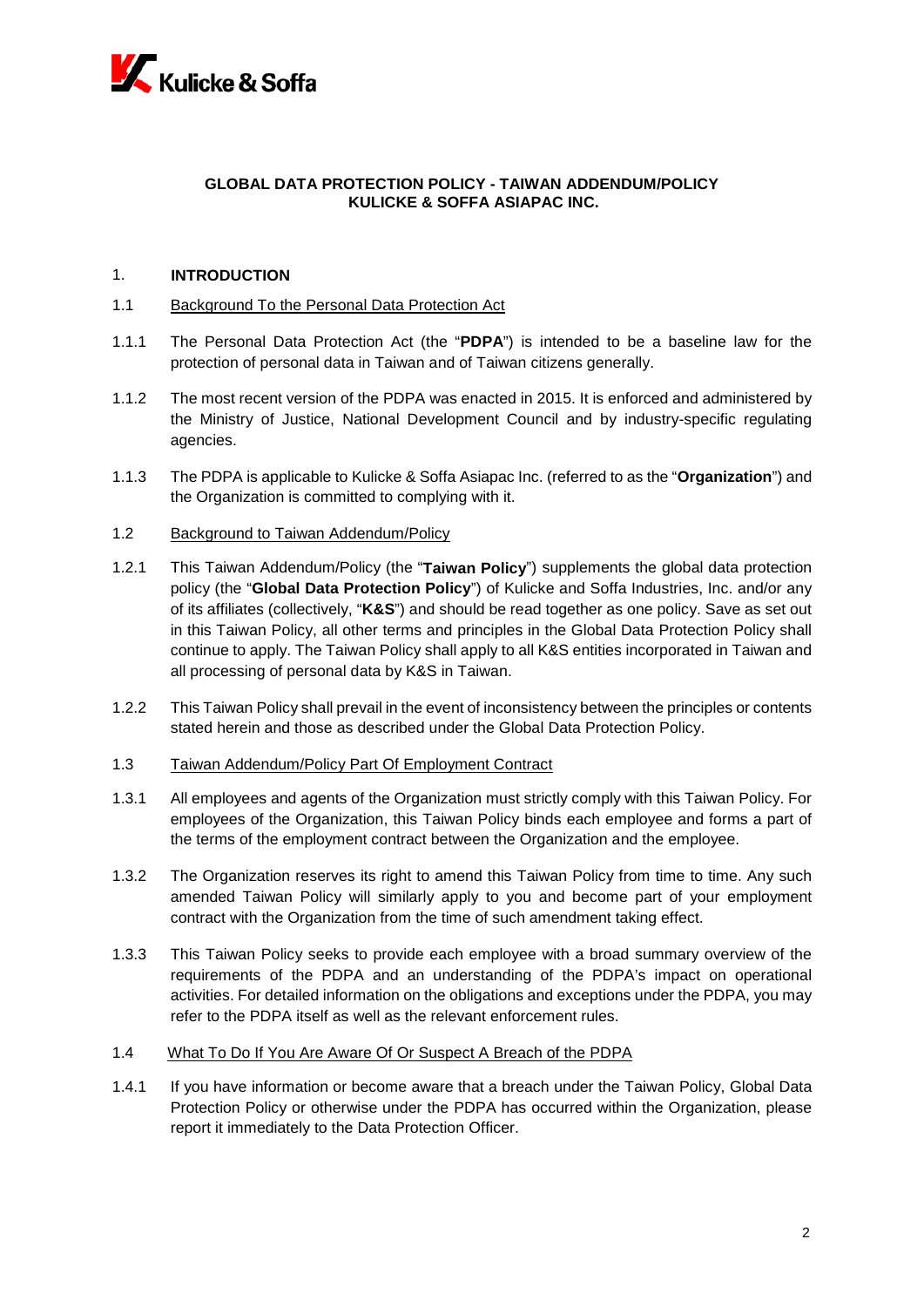

# 2. **OVERVIEW OF THE PDPA**

### 2.1 Key Definitions

- 2.1.1 The PDPA uses some key terms that are specifically defined therein, which are useful to know for the purpose of complying with its requirements and are also used in the Taiwan Policy. These definitions include:
	- (a) "**Personal Data**": information that may be used to directly or indirectly identify a natural person;
	- (b) "**Process,**" "**Processes**" or "**Processing**": the act of recording, inputting, storing, compiling/editing, correcting, duplicating, retrieving, deleting, outputting, connecting or internally transferring data for the purpose of establishing or using a Personal Data file;
	- (c) "**Use**" or "**Using**": the act of using Personal Data via any methods other than Processing;
	- (d) "**Data Subject**": an individual whose Personal Data is collected, Processed or Used.
	- (e) "**Sensitive Personal Data**": data pertaining to a natural person's medical records, healthcare, genetics, sex life, physical examination and criminal records.
	- (f) "**Commissioned Agency**": anyone to which Personal Data activities have been outsourced.

#### 2.2 The Data Protection Principles Applicable To Personal Data

- 2.2.1 When dealing with Personal Data of any individuals, the Organization and all employees are required to adhere to the following key **data protection principles**:
	- (a) Lawful Basis;
	- (b) Purpose and Retention Limitation;
	- (c) Notification;
	- (d) Security Standards;
	- (e) Right of Access;
	- (f) Right of Correction, Cessation, and Deletion;
	- (g) Transfer Oversight; and
	- (h) Accountability,

(the above data protection principles may be referred to in the Taiwan Policy as the "**data protection principles**").

# 3. **THE LAWFUL BASIS PRINCIPLE**

# 3.1 Introduction

3.1.1 Under the PDPA, the Organization must have a lawful basis to collect, Process or Use Personal Data. The lawful bases are set forth in the PDPA.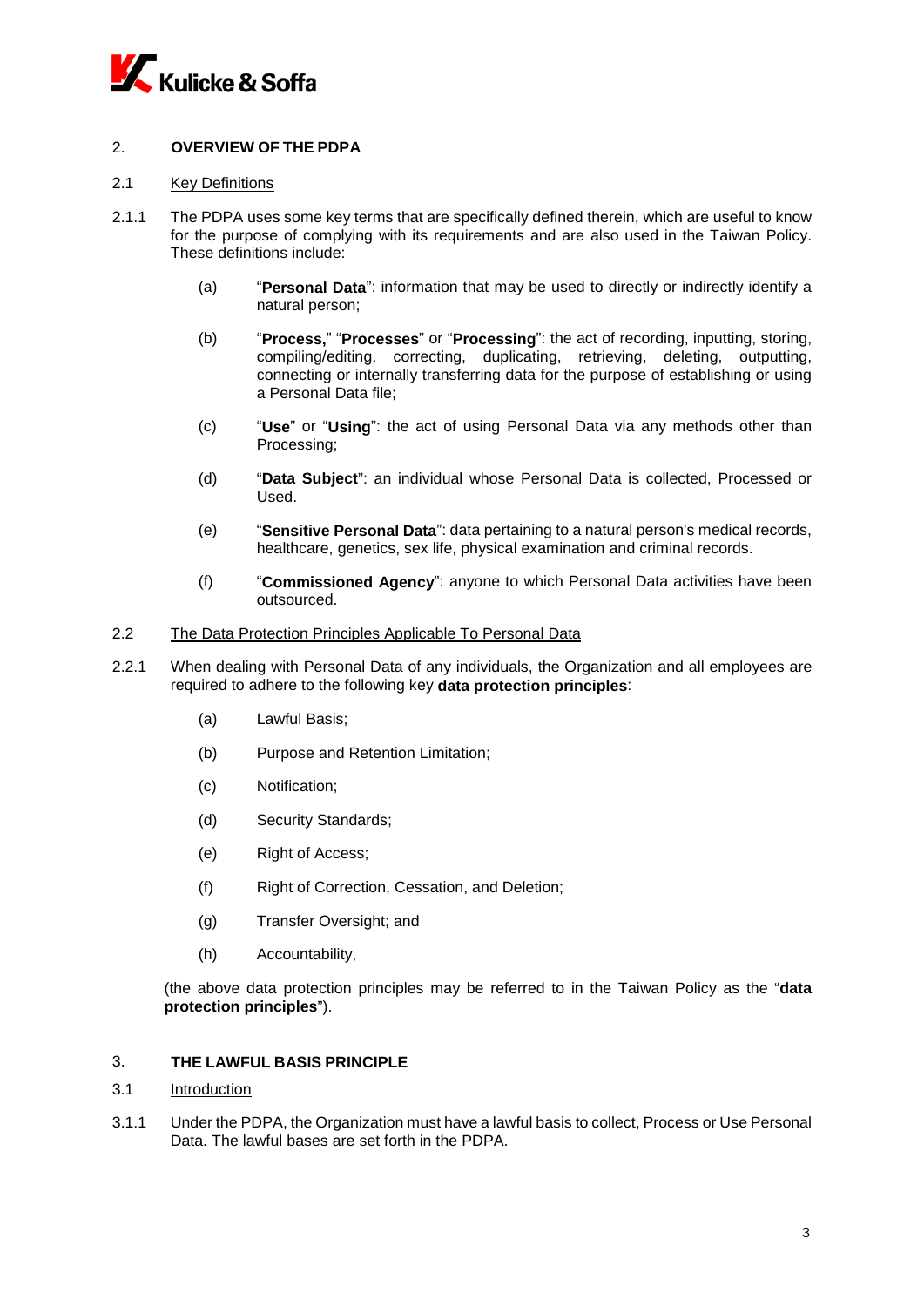

# 3.2 The Lawful Bases Must be One of the Following:

- 3.2.1 For all Personal Data except Sensitive Personal Data, the following bases are permitted by the PDPA:
	- (a) where it is expressly required by law;
	- (b) where there is a contractual or quasi-contractual relationship between the nongovernment agency and the Data Subject, and proper security measures have been adopted to ensure the security of the Personal Data;
	- (c) where the Personal Data has been disclosed to the public by the Data Subject or has been made public lawfully;
	- (d) where it is necessary for statistics gathering or academic research by an academic institution in pursuit of public interests, provided that such data, as Processed by the data provider or as disclosed by the data collector, may not lead to the identification of a specific Data Subject;
	- (e) where consent has been given by the Data Subject;
	- (f) where it is necessary for furthering the public interest;
	- (g) where the Personal Data is obtained from publicly available sources unless the Data Subject has an overriding interest in prohibiting the Processing or Use of such Personal Data; or
	- (h) where the rights and interests of the Data Subject will not be infringed upon.
- 3.2.2 For Sensitive Personal Data, the bases are more restricted. Generally, private entities may only collect Sensitive Personal Data with the explicit consent of the Data Subject, given in writing. It may also be collected when the Data Subject has made the data publicly available, where necessary for academic research (if the data is anonymized), or upon the direction of a government agency in order to fulfill a legal obligation, so long as heightened security measures are adopted to protect the Sensitive Personal Data.

#### 3.3 Forms of Consent

- 3.3.1 Consent is only one of the bases on which Personal Data may be collected. It is typically the only basis on which Sensitive Personal Data is collected, in which case the consent must be in writing. However, for ordinary Personal Data, consent can be given in any form, but it must come after the notification required by the PDPA, which is discussed as the "Notification Principle" below. Consent may be presumed if the Data Subject does not indicate an objection, and affirmatively provides his/her Personal Data after the Organization informs the Data Subject of the information required by the Notification Principle.
- 3.3.2 Consent to new purposes must be given separately after receiving notice of the new data uses. If the new purposes are founded on the basis of receiving consent, then the Organization must also include a statement about the impact on the Data Subject's rights and interests if the Data Subject does not consent to the new purposes or uses.

# 4. **THE PURPOSE AND RETENTION LIMITATIONS PRINCIPLE**

#### 4.1 The Duty of Good Faith

4.1.1 Even after the Organization has established that its data collection and Use is done on a lawful basis, the PDPA requires any person or entity that collects, Processes, or Uses Personal Data (herein referred to as a "**Data Handler**"), to conduct their activities in a good faith manner. The obligation is connected to the purposes of collecting and Using Personal Data. Any Data Handler cannot Use Personal Data in a way that is outside the scope of the initial, specific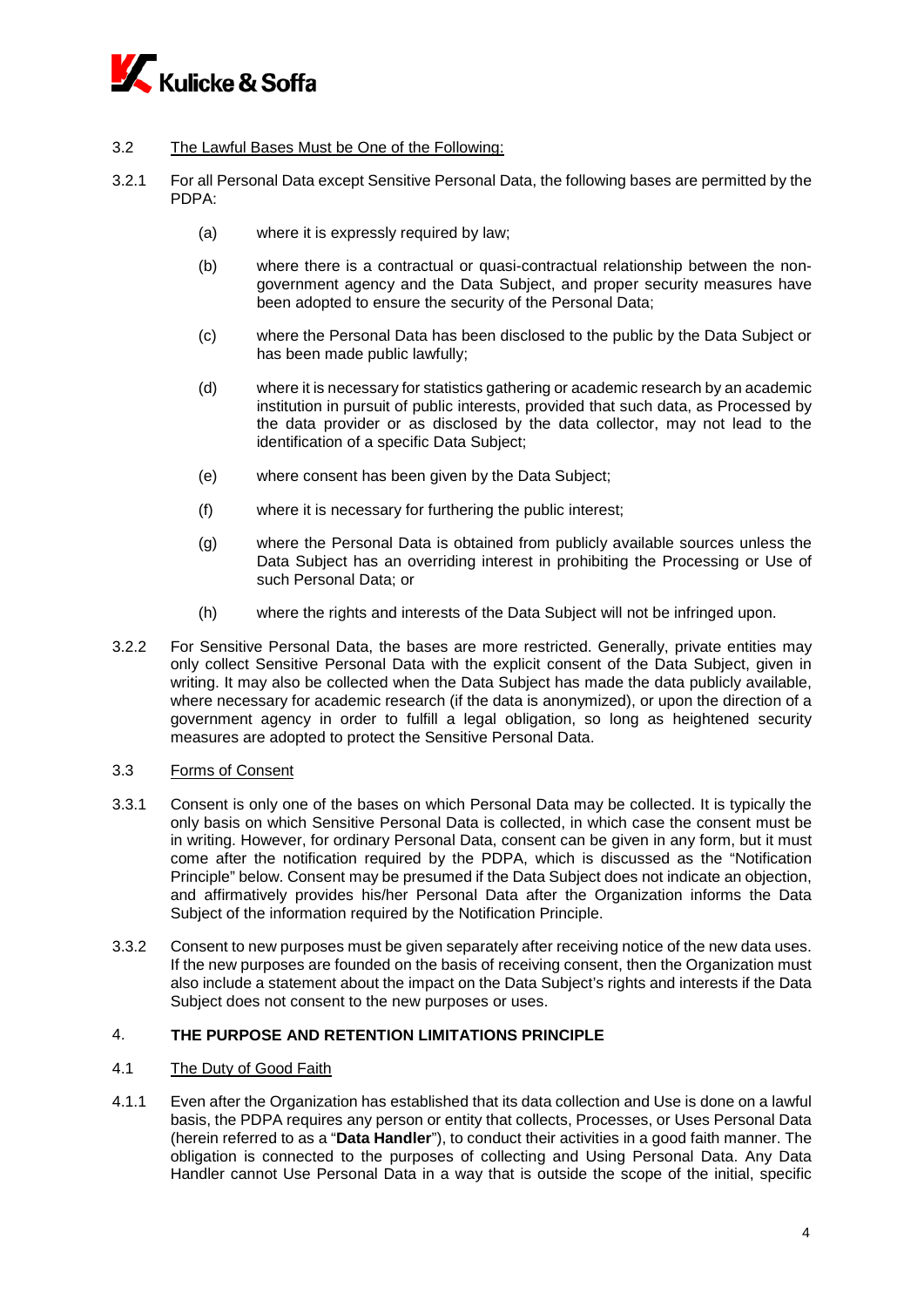

purpose for which the Personal Data was collected. All data Processing and Use must have legitimate and reasonable connections with the purposes of collection.

# 4.2 Limitations on New Purposes

- 4.2.1 If the Organization discovers a new purpose for Using Personal Data already in its possession, or acquires Personal Data for a purpose other than the one at the core of the data's original collection, it may face additional obligations towards the Data Subjects. These may include to obtain consent if the original basis for the collection did not rely on consent or have another lawful basis, or, when Using the Data Subject's Personal Data for a new marketing purpose, to provide the Data Subject of the ways (at the Organization's cost) that he/she can object to such Use. Any new purposes must be justified on one of a separate list of lawful bases, which are:
	- (a) where it is expressly required by law;
	- (b) where it is necessary for furthering public interests;
	- (c) where it is to prevent harm on life, body, freedom, or property of the Data Subject;
	- (d) where it is to prevent material harm on the rights and interests of others;
	- (e) where it is necessary for statistics gathering or academic research by a government agency or an academic institution for public interests; provided that such data, as provided by the data provider or disclosed by the data collector, may not lead to the identification of a specific Data Subject;
	- (f) where consent has been given by the Data Subject; or
	- (g) where it is to protect the Data Subject's rights and interests.
- 4.3 Retention Limitations
- 4.3.1 All Data Handlers must not retain data for longer than the existence of the purpose for its collection, or, as the case may be, for as long as a specific time period to which the Data Subject has agreed. As soon as the collection purpose or specified time period expires, the Organization must delete or cease Processing or Using the Personal Data.
- 4.3.2 There are exceptions to this obligation. The exceptions include where there is a statutory obligation to retain the data longer, and where the Data Subject agrees to a longer retention period in writing.
- 4.3.3 The enforcement rules under the PDPA clarify some examples of when the purposes of data collection no longer exist. These situations include, but are not limited to:
	- (a) where an organization dissolves, or ceases doing whatever business needs the Personal Data; and
	- (b) the goal envisioned behind the collection of the Personal Data has been accomplished or becomes impossible.

#### 4.4 If a Violation is Discovered

4.4.1 Where Personal Data has been obtained as a result of a violation of the PDPA, that data must be deleted or not collected, Processed or Used any longer.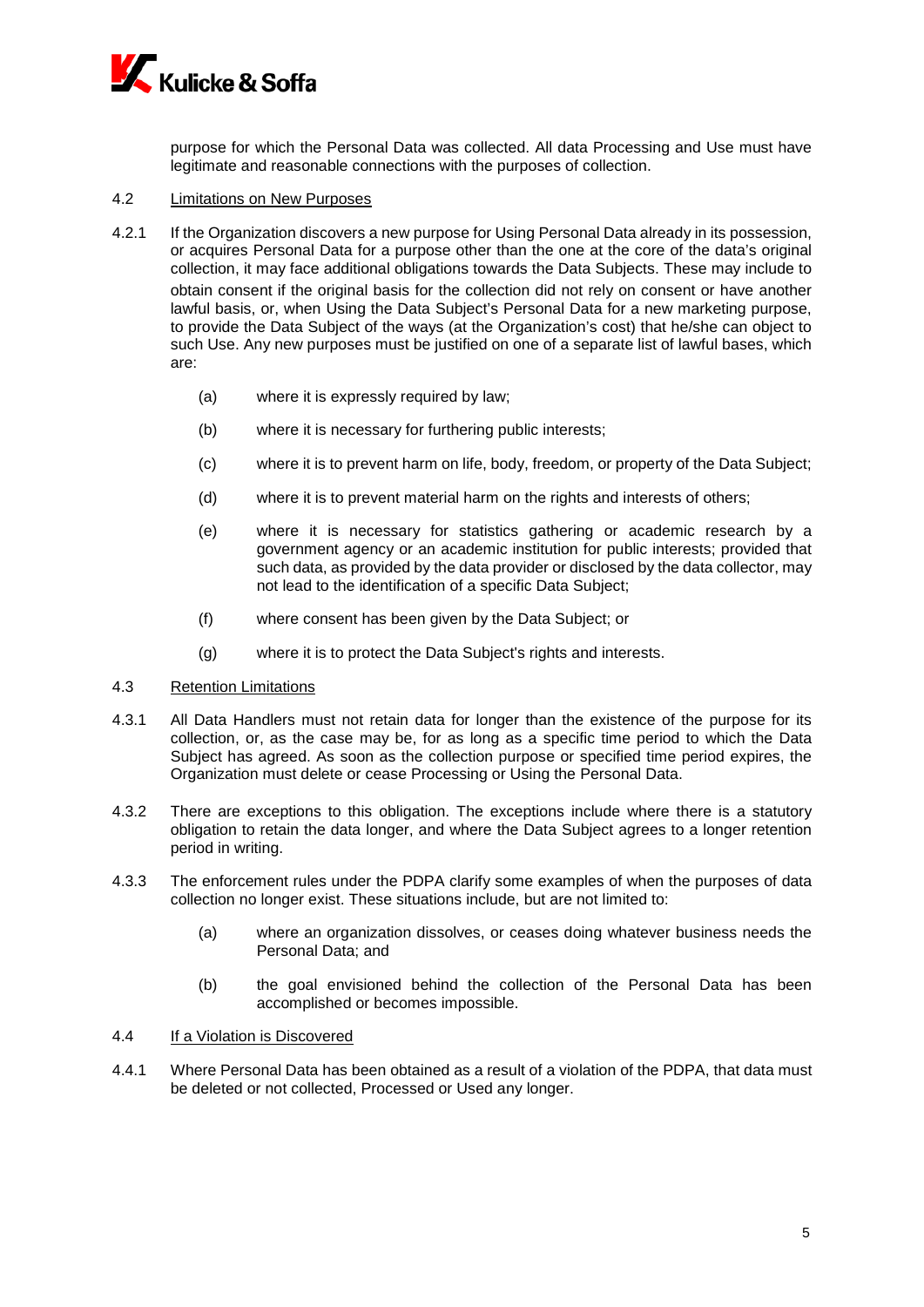

# 5. **THE NOTIFICATION PRINCIPLE**

## 5.1 Informing the Data Subject

- 5.1.1 Under PDPA Article 8, "when collecting" Personal Data from a Data Subject, the Organization and any outside agency commissioned by it to collect Personal Data must inform the Data Subject about certain information. These are:
	- (a) the name of the collector (i.e.: the Organization or an outside Commissioned Agency commissioned by the Organization to collect Personal Data);
	- (b) the purpose of the collection (which can include identifying subsequent collectors for whom the data is initially collected);
	- (c) the types of Personal Data to be collected;
	- (d) the time period, territory, recipients and methods by which the Personal Data is Used;
	- (e) the Data Subject's rights under the PDPA and methods for exercising such rights; and
	- (f) the Data Subject's rights and interests that will be affected if he/she elects not to provide his/her Personal Data.

### 5.2 Exceptions to the Notification Principle

- 5.2.1 The obligation to inform a Data Subject of the above does not apply in a narrow set of circumstances. These include:
	- (a) where collection is necessary for the Organization to perform a statutory obligation;
	- (b) where giving notice will prevent a government agency from performing its statutory duties;
	- (c) where giving notice will harm public interests;
	- (d) where the Data Subject already knows the same specific information to be included in the notification; or
	- (e) where the collection of Personal Data is for non-profit purposes and clearly has no adverse effect on the Data Subject.

### 5.3 What if the Organization Obtains Personal Data Secondhand?

- 5.3.1 When a Data Handler wishes to Process or Use data but it did not collect the data directly from the Data Subject concerned, PDPA Article 9 also requires that that Data Handler notify the Data Subject. This notice must include the same information as listed under 5.1 above (except 5.1.7), as well as from where it obtained the data.
- 5.3.2 This requirement does not apply to the following situations:
	- (a) any of the same exceptions listed under 5.2 above;
	- (b) where the Personal Data has been disclosed to the public by the Data Subject or has been made public lawfully;
	- (c) where the data Processor/User is unable to inform the Data Subject or his/her statutory representative;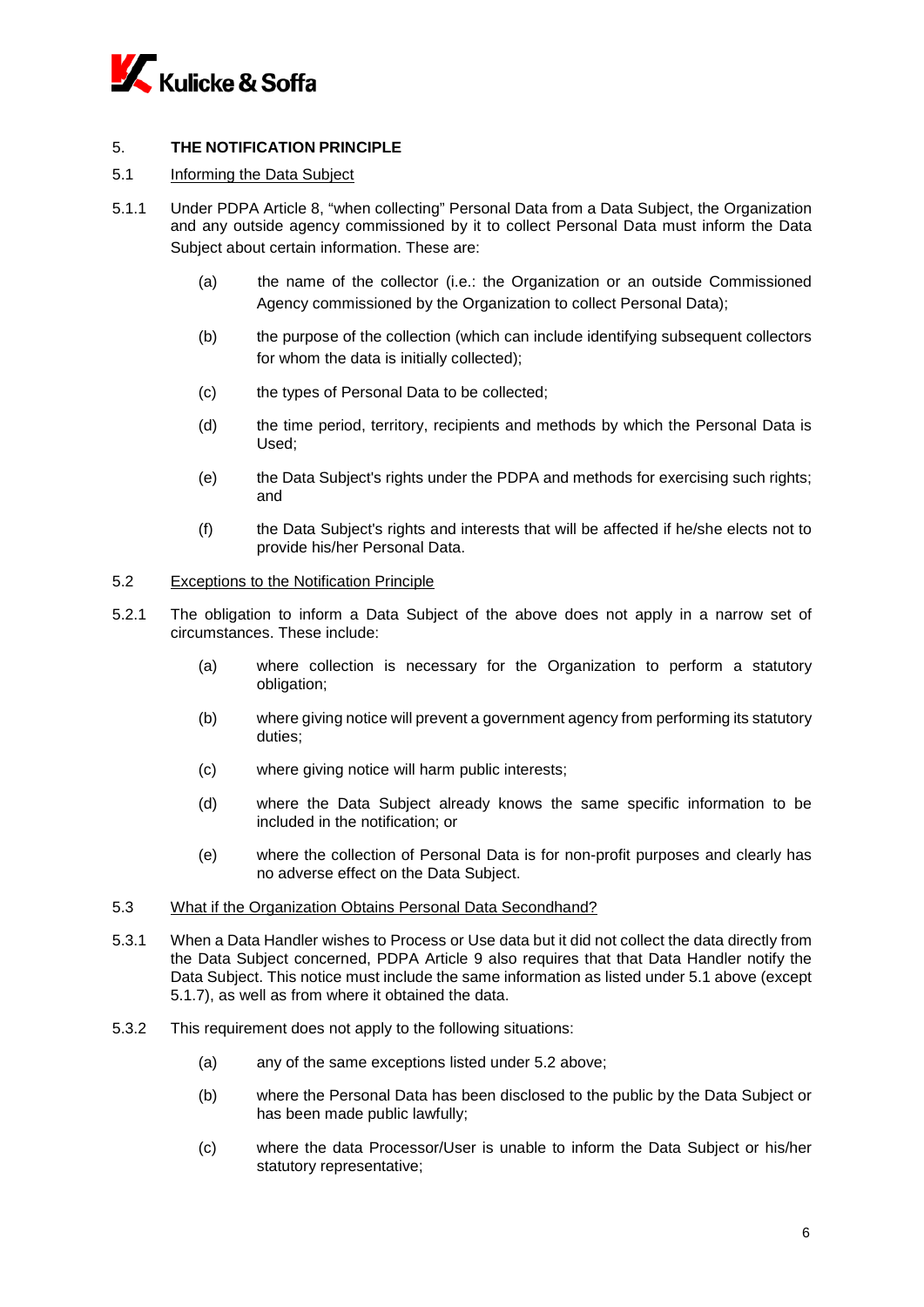

- (d) where the Use is necessary for statistics gathering or academic research in pursuit of public interests, provided that such data, as Processed by the data provider or as disclosed by the data collector, may not lead to the identification of a specific Data Subject; or
- (e) where the Personal Data is collected by mass communication enterprises for the purpose of news reporting for the benefit of public interests.

## 6. **THE SECURITY STANDARDS PRINCIPLE**

#### 6.1 Introduction

6.1.1 The PDPA imposes an obligation on all Data Handlers to keep Personal Data secure. This obligation may be supplemented by industry-specific data maintenance plans, which are published by the regulating agencies charged with oversight of a particular industry. As yet, there are no industry-specific maintenance plans promulgated by the regulating agency which oversees the Organization in Taiwan.

#### 6.2 The Scope of the Security Obligation

- 6.2.1 There is no specific standard set in the PDPA for securing Personal Data. However, the PDPA does offer guidelines in its general Enforcement Rules. These guidelines offer a set of factors, which an organization may use to evaluate its own security practices and assess whether they are proper. The rigor with which data must be guarded depends on the nature and purposes of the personal-data activities involved. The existence of more factors in an organization's practices makes it more likely that they will be found to be adequate by a regulator.
- 6.2.2 The factors offered by the PDPA guidelines include:
	- (a) allocating management personnel and reasonable resources;
	- (b) defining the scope of Personal Data;
	- (c) establishing a mechanism of risk assessment and management of Personal Data;
	- (d) establishing a mechanism for preventing, giving notice of, and responding to a data breach;
	- (e) establishing an internal control procedure for the collection, Processing, and Use of Personal Data;
	- (f) managing data security and personnel;
	- (g) promoting awareness, education and training;
	- (h) managing physical facility security; and
	- (i) establishing an audit mechanism of data security.

## 7. **THE RIGHT OF ACCESS**

- 7.1 Introduction
- 7.1.1 Data Subjects are guaranteed a number of rights under Article 3 of the PDPA with respect to their Personal Data. These rights cannot be waived by contract. Among these rights are the right to request access to or a copy of one's own Personal Data records.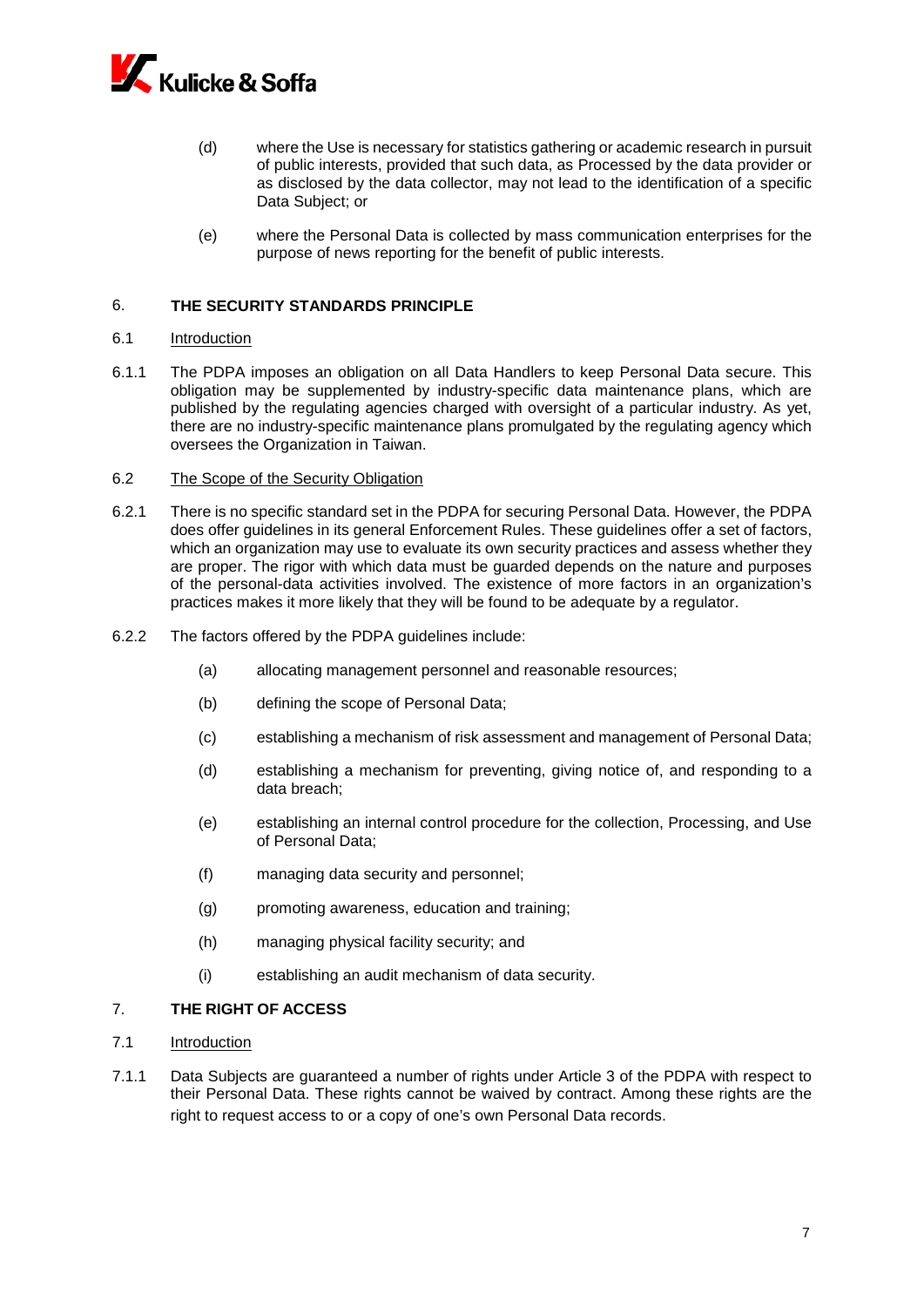

# 7.2 How to Respond to Requests

- 7.2.1 The PDPA requires Data Handlers to respond to requests for access or copies of Personal Data from the Data Subject within 15 days of receiving the request. The Organization may extend this period by another 15 days, but it must notify the Data Subject about the extension.
- 7.2.2 Generally, a Data Handler must provide access to or copies of the Data Subject's own Personal Data records to the Data Subject on the subject's request. However, a Data Handler can refuse to comply if national security or other national interests may be harmed by complying with the Data Subject's request, if complying with the Data Subject's request would prevent a government agency from executing its duties, or if any third party's life, health, freedom, properties, or other material interests may be harmed by complying with the Data Subject's request.
- 7.2.3 The PDPA permits a Data Handler to charge a reasonable fee to the Data Subject to cover the costs of provided access or copies of Personal Data.

## 8. **THE RIGHTS OF CORRECTION, CESSATION AND DELETION**

#### 8.1 Introduction

8.1.1 A Data Subject has the right under the PDPA to request that inaccurate Personal Data be corrected, or to request that the Data Handler ceases to collect, Process, or Use their Personal Data, or to request that their Personal Data be deleted. These rights may never be waived or limited contractually.

#### 8.2 When to Respond to Requests

8.2.1 The PDPA requires Data Handlers to respond to requests from the Data Subject for correction, cessation, or deletion of Personal Data within 30 days of receiving the request. The Organization may extend this period by another 30 days, but it must notify the Data Subject about the extension.

### 8.3 Requests for Correction

8.3.1 The PDPA imposes an obligation on a Data Handler to ensure the accuracy of Personal Data in its possession. Thus, if a Data Subject notifies the Organization that their Personal Data is incorrect, the Organization must correct the data record. However, the Organization may demand an explanation from the Data Subject about the need to correct the data (under PDPA Enforcement Rules Article 19). If the Organization disputes the correction offered by the Data Subject, then the Organization must delete or cease Using that Personal Data. The Organization may continue to retain the Personal Data if it is necessary to comply with a retention period prescribed by law or by contract, or if there are sufficient reasons to believe that the deletion of the Personal Data will infringe upon the Data Subject's interests that warrant protection, or if the Data Subject agrees to the further retention. However, the Organization must make a record of the dispute. If the Organization has failed to maintain accurate Personal Data, then it must alert any persons who have been provided with such Personal Data after it has been corrected.

#### 8.4 Requests for Cessation or Deletion

8.4.1 For other purposes, the Organization must generally comply with such a request, unless further retention is necessary to comply with a retention period prescribed by law or by contract, or if there are sufficient reasons to believe that the deletion of the Personal Data will infringe upon the Data Subject's interests that warrant protection, where there are other legitimate reasons for not erasing it, or if the Data Subject has agreed to the further retention in writing.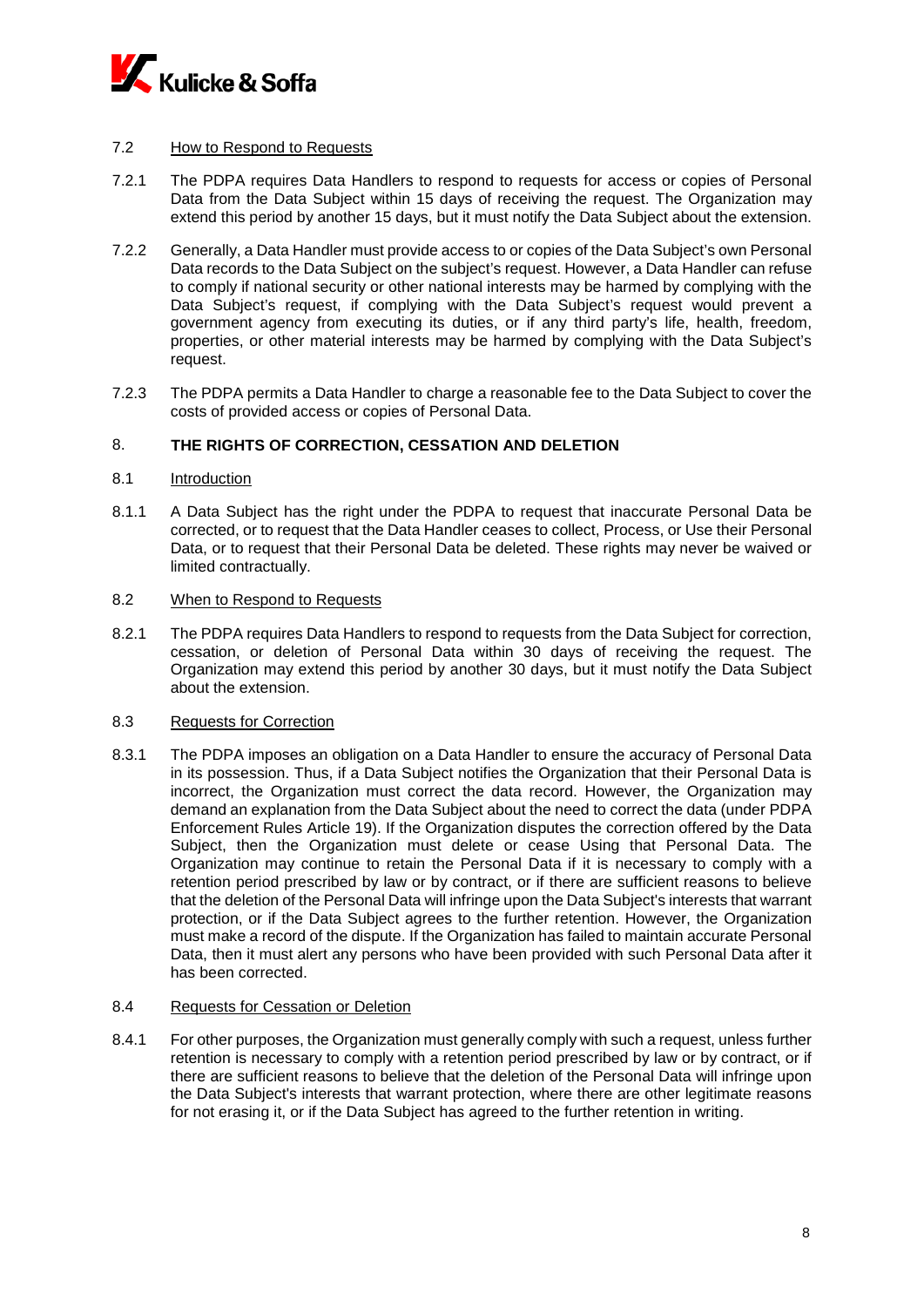

# 9. **THE TRANSFER OVERSIGHT PRINCIPLE**

### 9.1 Introduction

9.1.1 The PDPA envisions oversight of data transfers in two contexts: cross-border transfers, and transfers resulting from outsourcing. Cross-border transfers may be subjected to oversight from the government, while for outsourcing activities it is left to the outsourcing entity to handle oversight.

### 9.2 Cross-border Transfers

- 9.2.1 There are no blanket restrictions on transferring Personal Data from within Taiwan to outside of Taiwan. However, the government has reserved the power to impose restrictions under certain circumstances. These circumstances include:
	- (a) where major national interests are involved;
	- (b) where an international treaty or agreement stipulates to that effect;
	- (c) where the country receiving the Personal Data lacks proper regulations on protection of Personal Data and the Data Subjects' rights and interests may consequently be harmed; or
	- (d) where the cross-border transfer of the Personal Data is carried out in order to circumvent the PDPA.
- 9.2.2 If any of these circumstances occur, the government will likely order the Organization to limit or cease the relevant cross-border transfers. Failure to comply with such an order may lead to serious penalties, especially in the event of intentional circumventions of the PDPA. Organization personnel tasked with managing Personal Data activities should remain alert to any orders or any public decisions by the Taiwan government concerning cross-border data transfers.

## 9.3 Outsourcing Activities

- 9.3.1 The PDPA requires that any outsourcing of data-Processing activities be accompanied by oversight. This oversight typically takes the form of provisions in the contract between the ultimate data User and the entity to whom Processing activities are outsourced.
- 9.3.2 If the Organization outsources any Personal-data Activities to other organizations, it may be held liable if it fails to supervise the actions of the Commissioned Agency. To ensure proper supervision is in place, the Organization must place these terms into contracts with the Commissioned Agency:
	- (a) the planned scope, category, specific purposes and time periods of the collection, Processing or Use of Personal Data;
	- (b) the measures taken by the Commissioned Agency in accordance with the Security Standards Principle;
	- (c) which third parties, if any, to be further commissioned by the Commissioned Agency;
	- (d) the information that must be notified to the Organization and the remedial measures that must be taken in the event that the Commissioned Agency or its employees violate(s) the PDPA or other laws or regulations relating to the protection of Personal Data;
	- (e) any reserved matters for which the Commissioned Agency is required to obtain prior instructions from the Organization; and